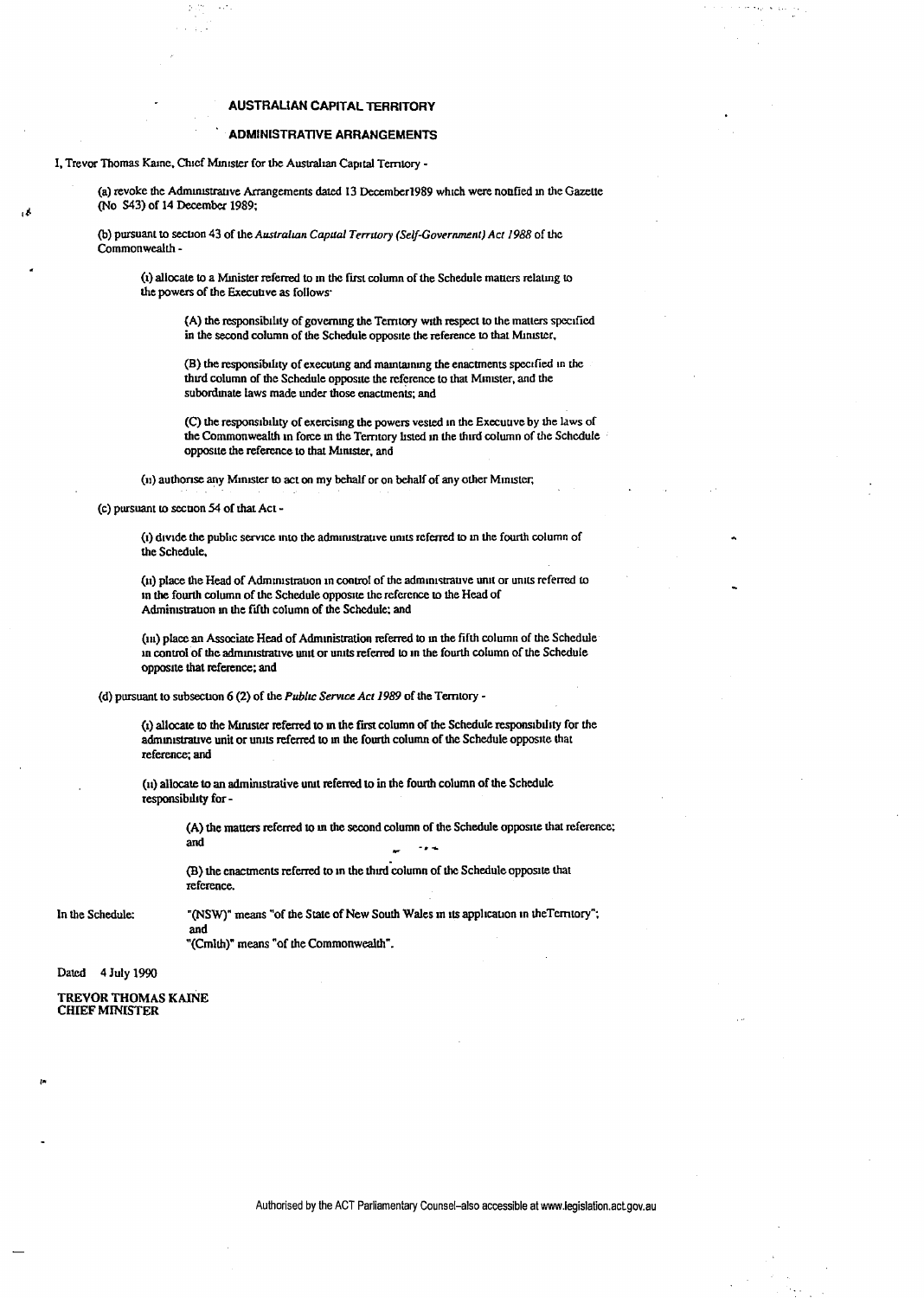| <b>First Column</b><br>Minister | Second Column<br><b>Subject Matters</b>          | Third Column<br>Enactments/Laws                                                              | <b>Fourth Column</b><br>Administrative<br>Units | Fifth Column<br>Kesponsible<br>Heads              |
|---------------------------------|--------------------------------------------------|----------------------------------------------------------------------------------------------|-------------------------------------------------|---------------------------------------------------|
| Chief Minister                  | Co-ordination of<br>Government<br>Administration | A C.T. Institute of Techni-<br>cal and Further Education<br>Act 1987<br>Administrative Heads | Chief Minister's<br>Department                  | Head of<br>Administration<br>(Secretary,<br>Chief |
|                                 | Inter-government<br>Relations                    | (Tenure of Office) Act<br>1989                                                               |                                                 | Minister's<br>Department)                         |
|                                 |                                                  | Agents Act 1968                                                                              |                                                 |                                                   |
|                                 | Industrial<br>Relations                          | Annual Holidays Act 1973<br>Architects Act 1959<br>Auctioneers Act 1959                      |                                                 |                                                   |
|                                 | Matters relating                                 | Audit Act 1989, sections                                                                     |                                                 |                                                   |
|                                 | to Casino                                        | 23, 26, 42(1), 42(2)(b), 47                                                                  |                                                 |                                                   |
|                                 | Development and                                  | $(4)$ , 49 $(2)$ , 51 $(1)$ , 67 $(5,6,7)$                                                   |                                                 |                                                   |
|                                 | Control                                          | 73(2), 77, 83, 86, 89(3),<br>90, 94(3) 111(1 & 2), 124                                       |                                                 |                                                   |
|                                 | Public                                           | Australian Capital Terri-                                                                    |                                                 |                                                   |
|                                 | Sector                                           | tory (Self-Government)<br>Act 1988 (Cmlth) sections                                          |                                                 |                                                   |
|                                 | Management<br>including                          | 31.50 and 71                                                                                 |                                                 |                                                   |
|                                 |                                                  | Casino Control Act 1988                                                                      |                                                 |                                                   |
|                                 | . Public Service                                 | City of Canberra Arms Act                                                                    |                                                 |                                                   |
|                                 | Matters                                          | 1932                                                                                         |                                                 |                                                   |
|                                 |                                                  | Community Development                                                                        |                                                 |                                                   |
|                                 | . Inquiries and<br>Administrative                | Fund Act 1981 as it relates<br>to the administration of the                                  |                                                 |                                                   |
|                                 | Review                                           | <b>Employment and Training</b><br><b>Grants Programs</b>                                     |                                                 |                                                   |
|                                 | . Information                                    | Egg Industry Act 1975                                                                        |                                                 |                                                   |
|                                 | Technology                                       | Enquiry Act 1938                                                                             |                                                 |                                                   |
|                                 | Co-ordination                                    | Holidays Act 1958                                                                            |                                                 |                                                   |
|                                 |                                                  | Legislative Assembly                                                                         |                                                 |                                                   |
|                                 | Audit Services to                                | (Members' Staff) Act 1989                                                                    |                                                 |                                                   |
|                                 | Government                                       | Long Service Leave<br>(Building and Construc-                                                |                                                 |                                                   |
|                                 | Co-ordination of                                 | tion Industry) Act 1981                                                                      |                                                 |                                                   |
|                                 | Economic                                         | Long Service Leave Act                                                                       |                                                 |                                                   |
|                                 | Development                                      | 1976                                                                                         |                                                 |                                                   |
|                                 | Policies                                         | Machinery Act 1949<br>Milk Authority Act 1971 -                                              |                                                 |                                                   |
|                                 | Promotion of                                     | except section 38                                                                            |                                                 |                                                   |
|                                 | Industrial and                                   | National Exhibition Cen-                                                                     |                                                 |                                                   |
|                                 | Commerical                                       | tre Trust Act 1976                                                                           |                                                 |                                                   |
|                                 | Development                                      | Occupational Health and<br>Safety Act 1989                                                   |                                                 |                                                   |
|                                 | Vocational                                       | Plumbers, Drainers and                                                                       |                                                 |                                                   |
|                                 | Education and                                    | Gasfitters Board Act 1982                                                                    |                                                 |                                                   |
|                                 | Training                                         | <b>Printing and Newspapers</b><br>Act 1961                                                   |                                                 |                                                   |
|                                 | Technical and                                    | Public Service Act 1989                                                                      |                                                 |                                                   |
|                                 | Further                                          | Remuneration (Miscella-                                                                      |                                                 |                                                   |
|                                 | Education                                        | neous Amendments) Act<br>1989                                                                |                                                 |                                                   |
|                                 | Regulation<br>Review                             | Remuneration (Repeal)<br>Act 1989                                                            |                                                 |                                                   |

J.

 $\ddot{\phantom{0}}$ 

 $\ddot{\phantom{1}}$ 

 $\ddot{\phantom{0}}$ 

 $\bar{\mathcal{A}}$ 

 $\ddot{\phantom{1}}$ 

**SCHEDULE** 

Authorised by the ACT Parliamentary Counsel-also accessible at www.legislation.act.gov.au

 $\overline{a}$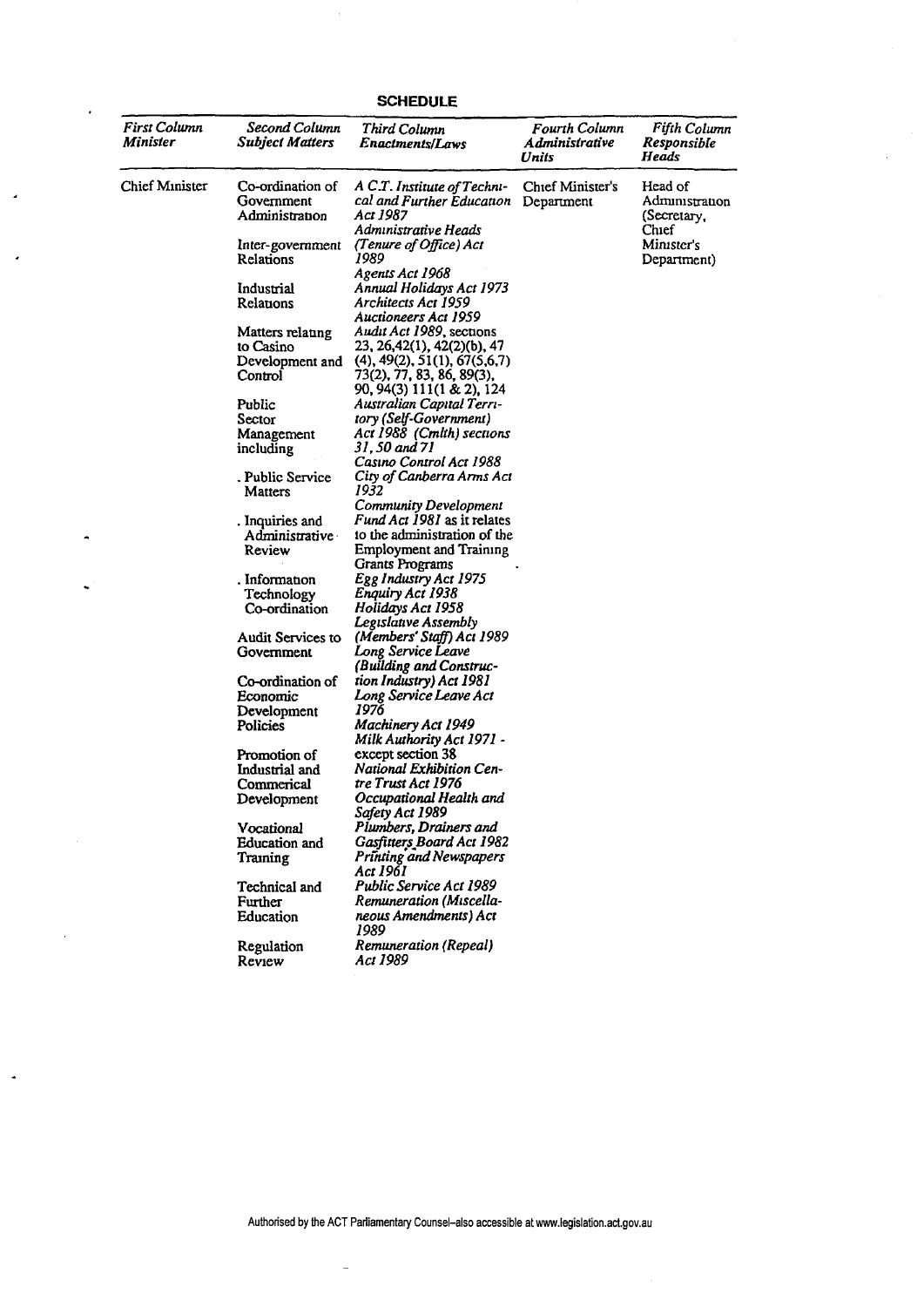| First Column<br>Minister | Second Column<br><b>Subject Matters</b>                             | Third Column<br>Enactments/Laws                                                                           | Fourth Column<br><b>Administrative</b><br>Units | <b>Fifth Column</b><br>Responsible<br>Heads |
|--------------------------|---------------------------------------------------------------------|-----------------------------------------------------------------------------------------------------------|-------------------------------------------------|---------------------------------------------|
| Chief Minister           | Assistance to<br>Small Business                                     | Rural Workers Accommo-<br>dation Act 1938<br>Scaffolding and Lifts Act                                    |                                                 |                                             |
|                          | Workers<br>Compensation                                             | 1957<br>Standard Time and Sum-<br>mer Time Act 1972                                                       |                                                 |                                             |
|                          | Industry and<br>Occupational<br>Regulation                          | Trading Hours Act 1962<br>Vocational Training Act<br>1989<br>Workmen's Compensation                       |                                                 |                                             |
|                          | Co-ordination of<br>Social and<br><b>Family Policy</b><br>including | Act 1951<br>Workmen's Compensation<br><b>Supplementation Fund Act</b><br>1980                             |                                                 |                                             |
|                          | . The Status of<br>Women                                            |                                                                                                           |                                                 |                                             |
|                          | . The Family                                                        |                                                                                                           |                                                 |                                             |
|                          | . Veterans                                                          |                                                                                                           |                                                 |                                             |
|                          | . The Ageing                                                        |                                                                                                           |                                                 |                                             |
|                          | . People with<br>Disabilities                                       |                                                                                                           |                                                 |                                             |
|                          | . Multicultural<br>Affairs                                          |                                                                                                           |                                                 |                                             |
|                          | . Aboriginal<br>People                                              |                                                                                                           |                                                 |                                             |
| <b>Chief Minister</b>    | Planning<br>including                                               | <b>Anglican Church of Aus-</b><br>tralia Trust Property Act<br>1928                                       | Department of<br>the<br>Environment,            | Secretary,<br>Department of<br>the          |
|                          | . Land Use<br>Planning and<br>Control                               | Australian Capital Terri-<br>tory (Planning and Land<br>Management) Act 1988                              | Land and<br>Planning                            | Environment,<br>Land and<br>Planning        |
|                          | . Environmental<br>Assessment                                       | (Cmlth) sections 16, 19,<br>25 and 29 and Part X<br>Australian National Uni-<br>versity (Leases) Act 1967 |                                                 |                                             |
|                          | Environment<br>Policy                                               | <b>Buildings (Design andSit-</b><br>ing) Act 1964<br>Canberra College of Ad-                              |                                                 |                                             |
|                          | Land<br>Management<br>including                                     | vanced Education (Leases)<br>Act 1977<br>Church Lands Leases Act<br>1924                                  |                                                 |                                             |
|                          | Land Sales and<br>Development                                       | Church of England Lands<br>Act 1926                                                                       |                                                 |                                             |

 $\hat{\mathcal{A}}$ 

 $\overline{\phantom{a}}$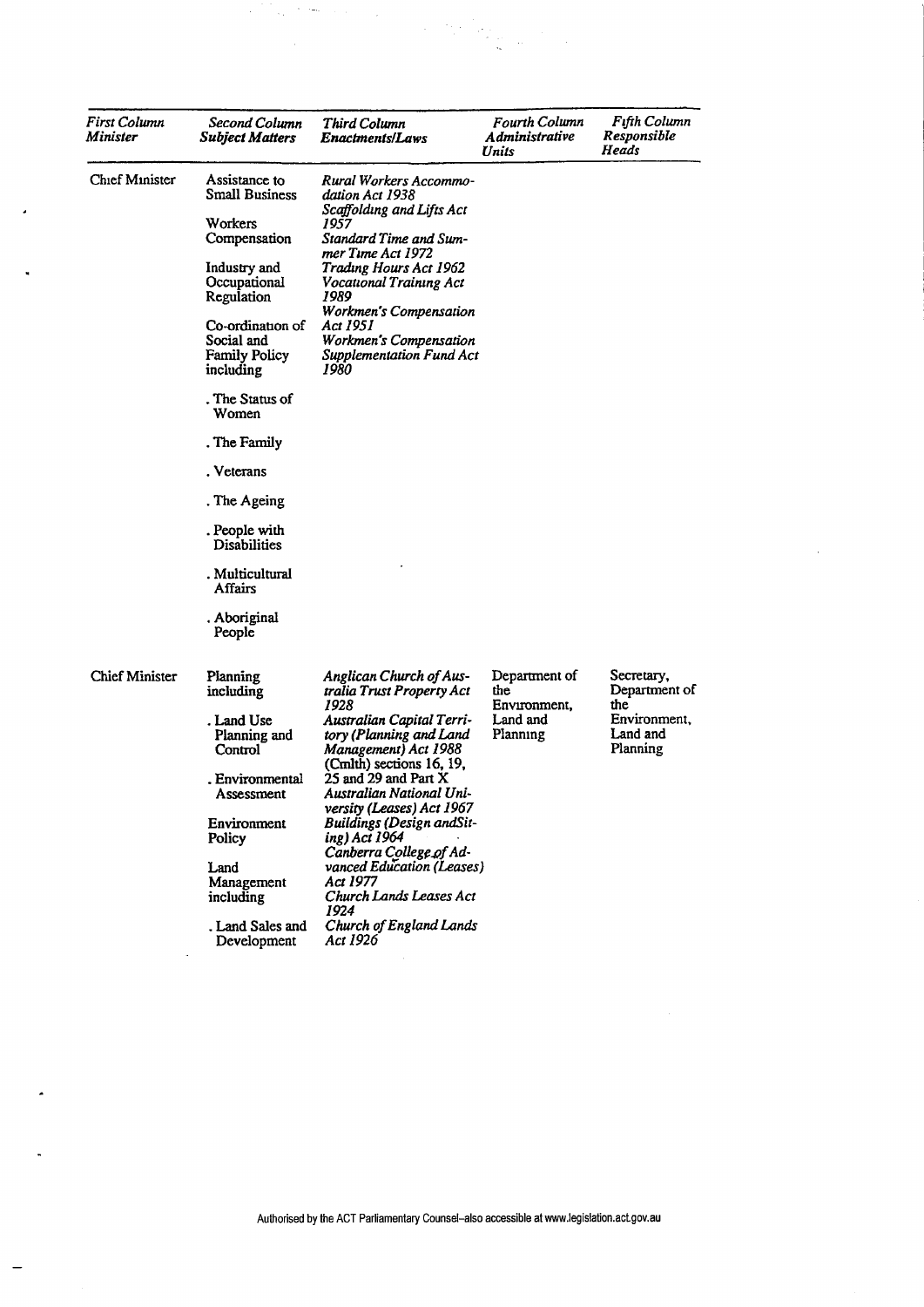| First Column<br>Minister | Second Column<br>Subject Matters                                                                                                                                                                                                                                                                  | Third Column<br><b>Enactments/Laws</b>                                                                                                                                                                                                                                                                                                                                                                                                                                                                                                                                                                                                                                                                                                                                                        | Fourth Column<br>A dministrative<br>Units | Fifth Column<br>Responsible<br>Heads |
|--------------------------|---------------------------------------------------------------------------------------------------------------------------------------------------------------------------------------------------------------------------------------------------------------------------------------------------|-----------------------------------------------------------------------------------------------------------------------------------------------------------------------------------------------------------------------------------------------------------------------------------------------------------------------------------------------------------------------------------------------------------------------------------------------------------------------------------------------------------------------------------------------------------------------------------------------------------------------------------------------------------------------------------------------------------------------------------------------------------------------------------------------|-------------------------------------------|--------------------------------------|
|                          | Survey,<br>Valuation and<br>Land<br>Information<br>. Grant.<br>Disposal,<br>Acquisition,<br>Holding and<br>Administration<br>of Estates in<br>Territory Land                                                                                                                                      | City Area Leases Act 1936<br>- except as administered<br>by the Minister for Hous-<br>ing and Community Ser-<br><b>VICES</b><br>Districts Act 1966<br>Dividing Fences Act 1981<br>Interim Territory Planning<br>Act 1988<br><b>Land Valuation Act 1936</b><br>Leases (Special Purposes)<br>Act 1925<br>Leases Act 1918<br>Mining Act 1930<br>Presbyterian Church Trust<br>Property Act 1971<br>Public Place Names Act<br>1989<br>Public Roads Act 1902<br>(NSW)<br>Real Property Act 1925,<br>section 72A<br>Recovery of Lands Act<br>1929 - except as adminis-<br>tered by the Minister for<br>Housing and Community<br>Services<br>Roman Catholic Church<br><b>Property Trust Act 1937</b><br><b>Salvation Army Property</b><br>Trust Act 1934<br>Surveyors Act 1967<br>Unit Tules Act 1970 |                                           |                                      |
| Treasurer                | Co-ordination of<br>Fiscal and<br>Economic Policy<br>Intergovern-<br>mental Financial<br>Relations<br><b>Budget Strategy</b><br>Territory Loans,<br>Investment of<br>Public Funds and<br>Provision of<br>Government<br>Guarantees<br>Accounting for<br>Government<br>Revenues and<br>Expenditures | Audit Act 1989 - except as ACT Treasury<br>administered by Chief<br>Minister<br>Community Development<br>Fund Act 1981- except as<br>administered by other<br>Ministers<br>Co-operative Societies Act<br>1939<br><b>Statutory Authorities</b><br>(Audit Arrangements) Act<br>1990                                                                                                                                                                                                                                                                                                                                                                                                                                                                                                             |                                           | Under<br>Treasurer                   |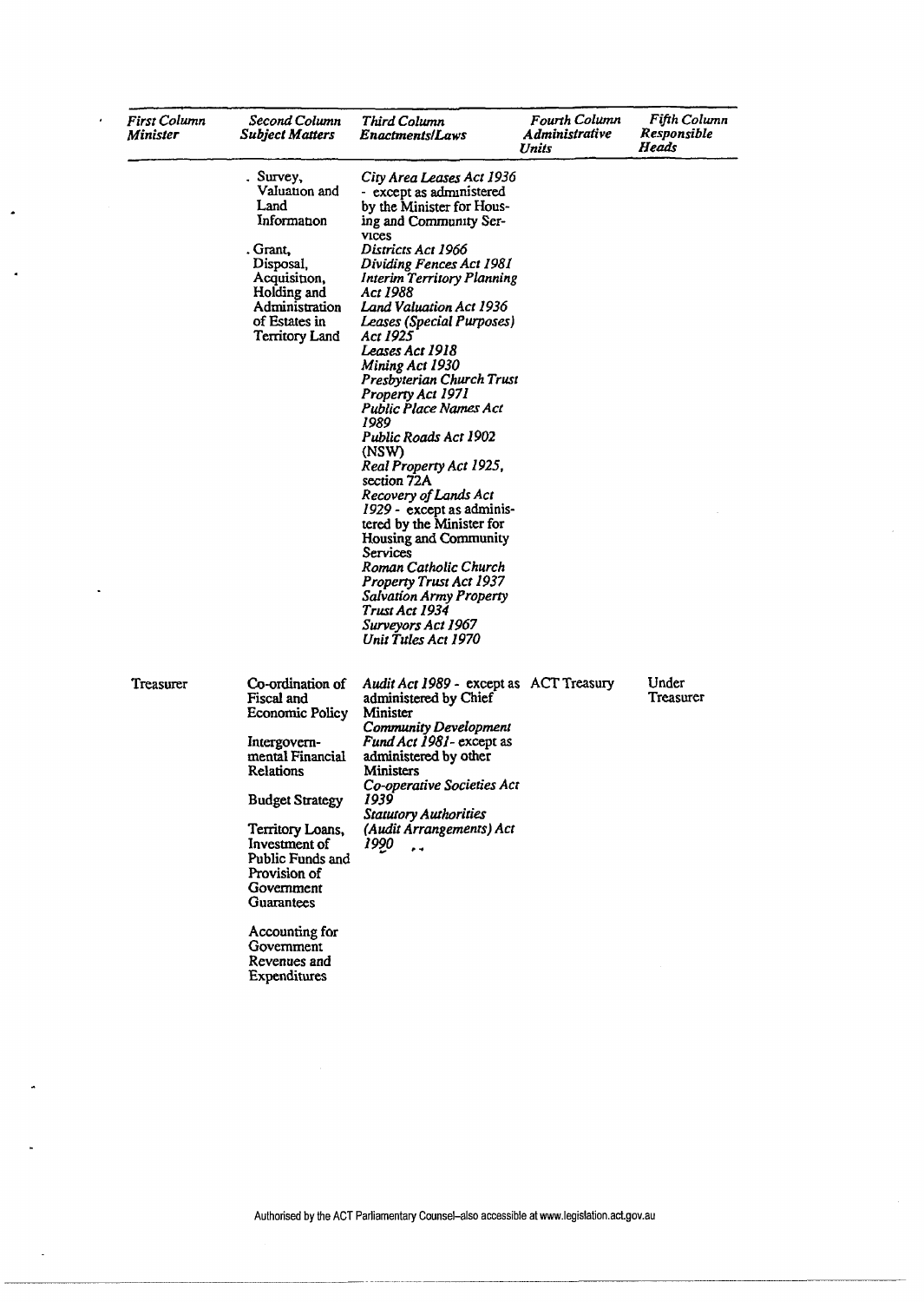| First Column<br>Minister | Second Column<br><b>Subject Matters</b>     | Third Column<br>Enactments/Laws                                                                    | Fourth Column<br>Administrative<br>Units | Fifth Column<br>Responsible<br>Heads                    |
|--------------------------|---------------------------------------------|----------------------------------------------------------------------------------------------------|------------------------------------------|---------------------------------------------------------|
|                          | Banking and<br>Insurance                    |                                                                                                    |                                          |                                                         |
|                          | Superannuation                              |                                                                                                    |                                          |                                                         |
|                          | Regulation of<br>Co-operative<br>Societies  |                                                                                                    |                                          |                                                         |
| Attomey-<br>General      | Law and Justice<br>including                | Administration of Acts Revision (Arrest<br>Without Warrant) Act<br>1989<br>Administration Act 1989 | Government<br>Law Office                 | Secretary,<br>Department of<br>Justice and<br>Community |
|                          | . Law Reform                                | Administration and Pro-<br>bate Act 1929 - except                                                  |                                          | Services                                                |
|                          | . Criminal Law<br>and<br>Prosecutions       | sections 71, 73, & 74<br>Administrative Appeals<br>Tribunal Act 1989                               |                                          |                                                         |
|                          | . Private Law                               | Administrative Arrange-<br>ments (Consequential                                                    |                                          |                                                         |
|                          | . Company Law                               | Amendments) Act 1987<br>Administrative Decisions                                                   |                                          |                                                         |
|                          | Law and Order<br>including                  | (Judicial Review) Act<br>1989<br>Age of Majority Act 1974<br>Amendments Incorpora-                 |                                          |                                                         |
|                          | <b>ACT Courts</b>                           | tion Act 1929<br>Anglican Church of Aus-                                                           |                                          |                                                         |
|                          | . Police<br>Services                        | tralia Act 1980<br>Artificial Conception Act<br>1985                                               |                                          |                                                         |
|                          | . Sentencing<br>Policy                      | Associations Incorpora-<br>tion Act 1953<br>Attachment of Wages Lim-                               |                                          |                                                         |
|                          | . Parole and<br>Community<br>Service Orders | itation Act 1966<br>Australian - American Ed-<br>ucational Foundation Act<br>1966                  |                                          |                                                         |
|                          | Consumer<br>Affairs                         | Australian Capital Terri-<br>tory Gaming and Liquor<br>Authority Act 1987                          |                                          |                                                         |
|                          | Administrative<br>Law                       | Australian Capital Terri-<br>tory Supreme Court Act<br>1933 (Cmlth) section                        |                                          |                                                         |
|                          | Civil Liberties                             | 7AA                                                                                                |                                          |                                                         |
|                          | and Human<br>Rights                         | Australian Mutual Provi-<br>dent Society (Repeal) Act<br>1982                                      |                                          |                                                         |
|                          | Liquor and<br>Gambling                      | <b>Betting (Totalizator Agen-</b><br>cy) Act 1964 - except Part<br>IIA.                            |                                          |                                                         |
|                          | Censorship                                  | Birth (Equality of Status)<br>Act 1988                                                             |                                          |                                                         |
|                          | Legal Aid                                   | Bookmakers Act 1985<br><b>Business Names Act 1963</b>                                              |                                          |                                                         |

 $\ddot{\phantom{0}}$ 

 $\ddot{\phantom{a}}$ 

 $\ddot{\phantom{0}}$ 

 $\ddot{\phantom{0}}$ 

 $\sim 10^{-2}$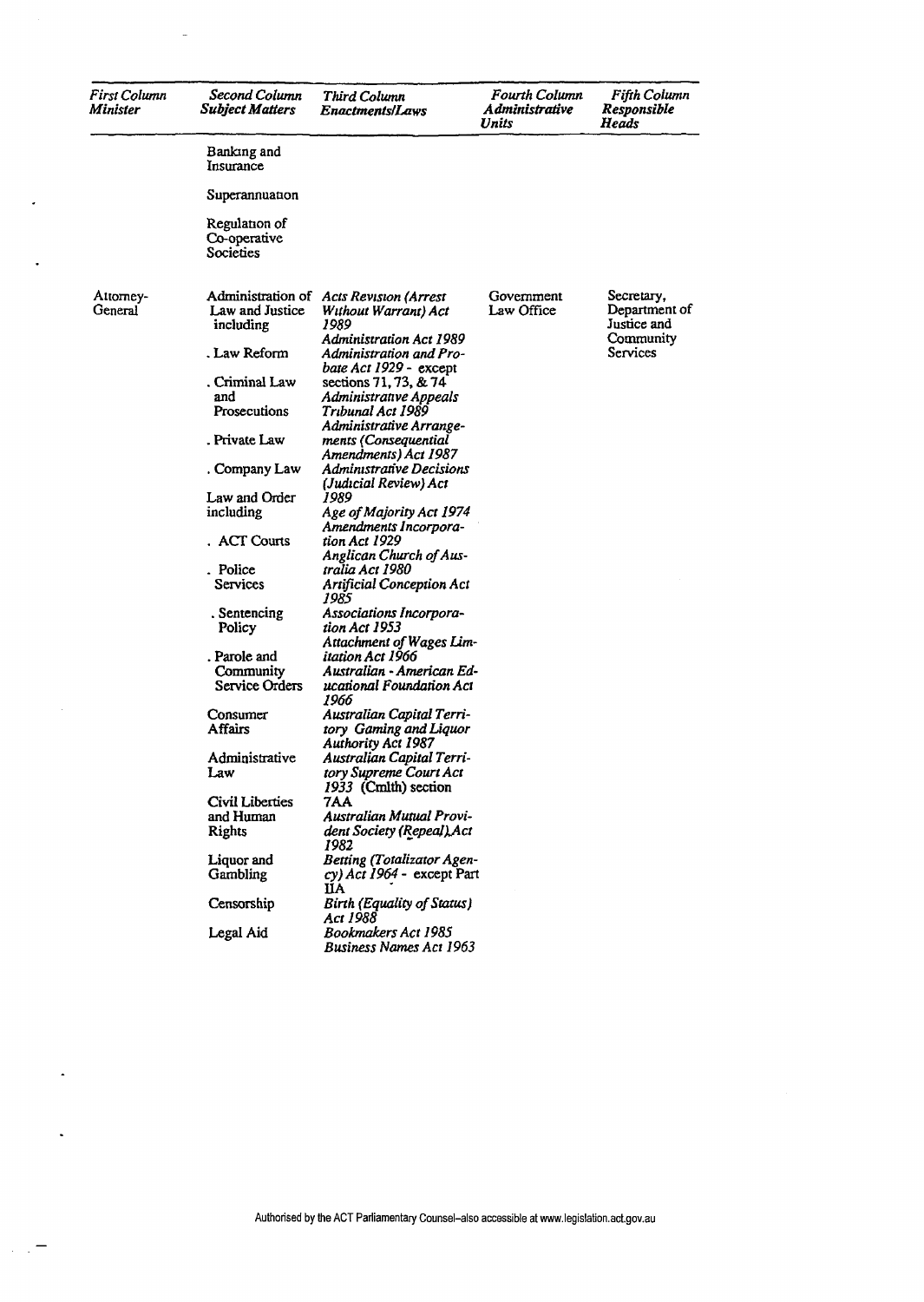| <b>First Column</b><br>Minister | Second Column<br><b>Subject Matters</b>               | Third Column<br>Enactments/Laws                                                                  | Fourth Column<br>Administrative<br>Units | Fifth Column<br>Responsible<br>Heads |
|---------------------------------|-------------------------------------------------------|--------------------------------------------------------------------------------------------------|------------------------------------------|--------------------------------------|
|                                 | Public Trustee                                        | Children's Flammable                                                                             |                                          |                                      |
|                                 | Administration of 1987<br>Estates and<br>Trusts       | Nightwear (Repeal) Act<br>Children's Services Act<br>1986 Part III                               |                                          |                                      |
|                                 | Registrar<br>Services<br>including                    | Church of England in Aus-<br>tralia Act 1980<br>Civil Liability (Animals)<br>Act 1984            |                                          |                                      |
|                                 | . Land Titles and                                     | Commercial Arbitration<br>Act 1986                                                               |                                          |                                      |
|                                 | Registration of<br>Instruments                        | Commonwealth Functions<br>(Statutes Review) Act 1981<br>- PART II                                |                                          |                                      |
|                                 | . Registration of<br>Births, Deaths,<br>and Marriages | Companies (Common-<br>wealth Brickworks (Can-<br>berra) Limited) Act 1979<br>Companies (Uranium  |                                          |                                      |
|                                 | . Registration of<br><b>Business Names</b>            | <b>Mining Companies</b> ) (Re-<br>peal) Act 1979<br>Compensation (Fatal Inju-                    |                                          |                                      |
|                                 | . Associations<br>Incorporation                       | ries) Act 1968<br>Consumer Affairs Act<br>1973                                                   |                                          |                                      |
|                                 | Provision of<br><b>Legal Services</b><br>for the ACT  | Conveyancing Act 1951<br>Coroners Act 1956<br>Credit Act 1985                                    |                                          |                                      |
|                                 | Government                                            | Crimes (Offences against<br>the Government) Act 1989<br>Crimes Act 1900 (NSW)<br>Crimes Act 1974 |                                          |                                      |
|                                 |                                                       | Criminal Injuries Com-<br>pensation Act 1983<br>Crown Suits Act 1989                             |                                          |                                      |
|                                 |                                                       | Director of Public Prose-<br>cutions (Consequential<br>Provisions) Act 1990                      |                                          |                                      |
|                                 |                                                       | Director of Public Prose-<br>cutions Act 1990<br>Domestic Violence (Mis-                         |                                          |                                      |
|                                 |                                                       | cellaneous Amendments)<br>Act 1986<br>Domestic Violence Act                                      |                                          |                                      |
|                                 |                                                       | 1986<br>Door-to-door Sales Act<br>1969                                                           |                                          |                                      |
|                                 |                                                       | Evidence (Laws and In-<br>struments) Act 1989<br><b>Family Provision Act 1969</b>                |                                          |                                      |
|                                 |                                                       | Film Classification Act<br>1971<br>First Offenders (Women)                                       |                                          |                                      |
|                                 |                                                       | (Repeal) Act 1980<br>Freedom of Information<br>Act 1989                                          |                                          |                                      |
|                                 |                                                       | Gaming Machine Act 1987                                                                          |                                          |                                      |

J.

 $\ddot{\phantom{a}}$ 

l,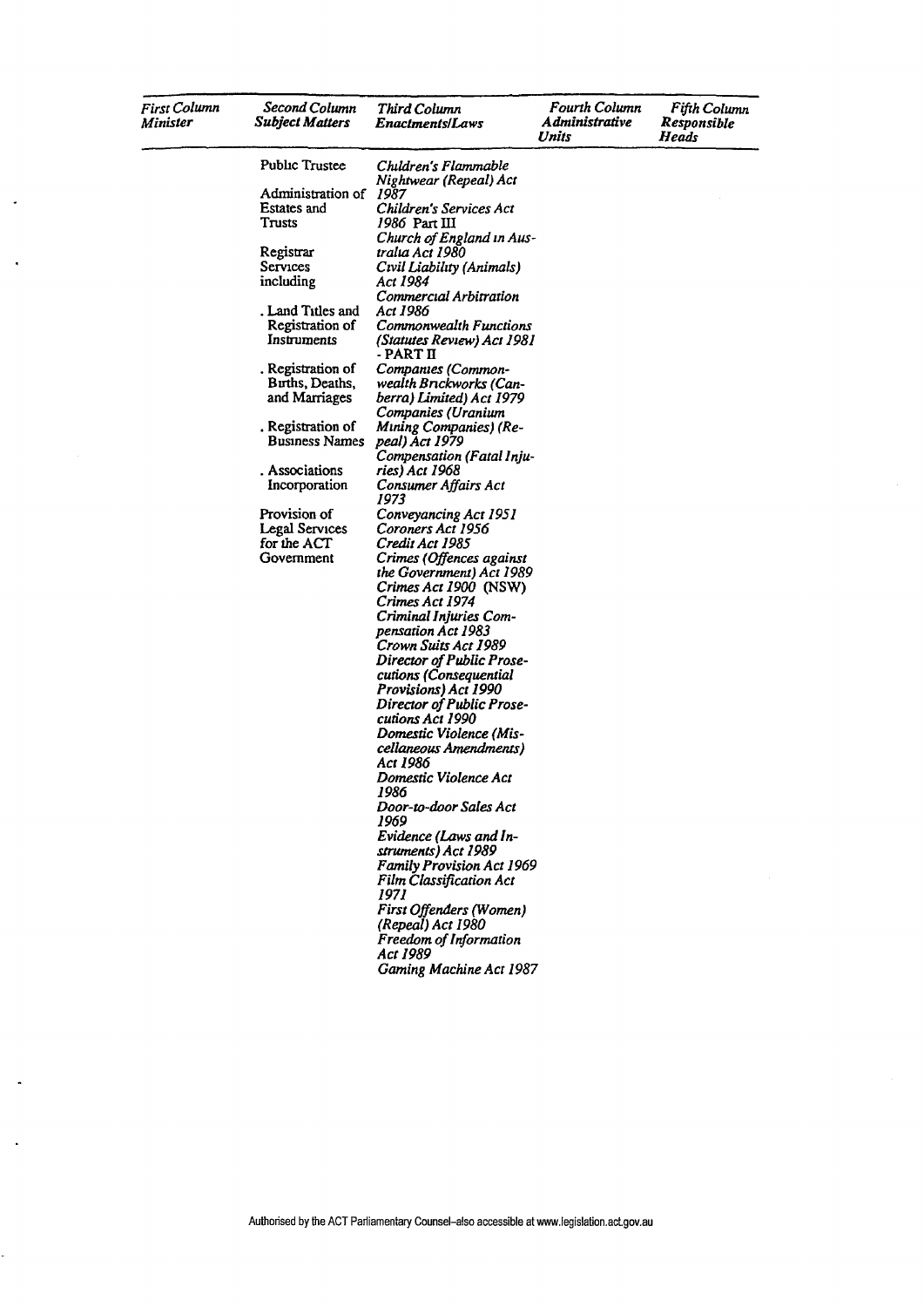| First Column<br>Minister | Second Column<br><b>Subject Matters</b> | Third Column<br><i><b>Enactments/Laws</b></i>                                                                                                                                                                                                                                                                                                                                                                                                                                                                                                                                                                                                                                                                                                                                                                                                                                                                                                                                                                                                                                                                                                                                                                                                                                                                                                                       | Fourth Column<br>Administrative<br>Units | Fifth Column<br><b>Responsible</b><br>Heads |
|--------------------------|-----------------------------------------|---------------------------------------------------------------------------------------------------------------------------------------------------------------------------------------------------------------------------------------------------------------------------------------------------------------------------------------------------------------------------------------------------------------------------------------------------------------------------------------------------------------------------------------------------------------------------------------------------------------------------------------------------------------------------------------------------------------------------------------------------------------------------------------------------------------------------------------------------------------------------------------------------------------------------------------------------------------------------------------------------------------------------------------------------------------------------------------------------------------------------------------------------------------------------------------------------------------------------------------------------------------------------------------------------------------------------------------------------------------------|------------------------------------------|---------------------------------------------|
|                          |                                         | Government Solicitor Act<br>1989<br>Gun Licence Act 1937 -<br>except sections 5 and 23<br>as they relate to use of fire<br>arms by officers of the<br>Parks and Conservation<br>Bureau<br>Imperial Acts (Repeal) Act<br>1988<br>Imperial Acts (Substituted<br>Provisions) Act 1986<br><b>Imperial Acts Application</b><br>Act 1986 and Acts which<br>are applied ImperialActs<br>within the meaning of that<br>Act<br>Infants' Custody and Set-<br>tlements Act 1956<br>Institute for the Study of<br>Man and Society Incorpo-<br>ration Act 1968<br>Instruments Act 1933<br>Interpretation Act 1967<br>Judgement Creditors Rem-<br>edies Act 1933<br>Judiciary (Stay of Pro-<br>ceedings) Act 1933<br>Justices of the Peace Act<br>1989<br>Landlord and Tenant Act<br>1949<br>Law of Property (Miscel-<br>laneous Provisions) Act<br>1958<br>Law Reform (Manufactur-<br>ers Warranties) Act 1977<br>Law Reform (Miscellane-<br>ous Provisions) Act 1955<br>Law Reform (Misrepresen-<br>tation) Act 1977<br>Lay-by Sales Agreements<br>Act 1963<br>Leases (Wreck Bay Abo-<br>riginal Housing Company<br>Limited) Act 1977<br>Legal Aid Act 1977<br>Legal Practitioners Act<br>1970<br>Limitation Act 1985<br>Liquor Act 1975<br>Lotteries Act 1964<br>Lunacy Act 1898 (NSW),<br>sections 65, 66 and 67<br><b>Magistrates Court (Civil</b><br>Jurisdiction) Act 1982 |                                          |                                             |

l,

 $\bullet$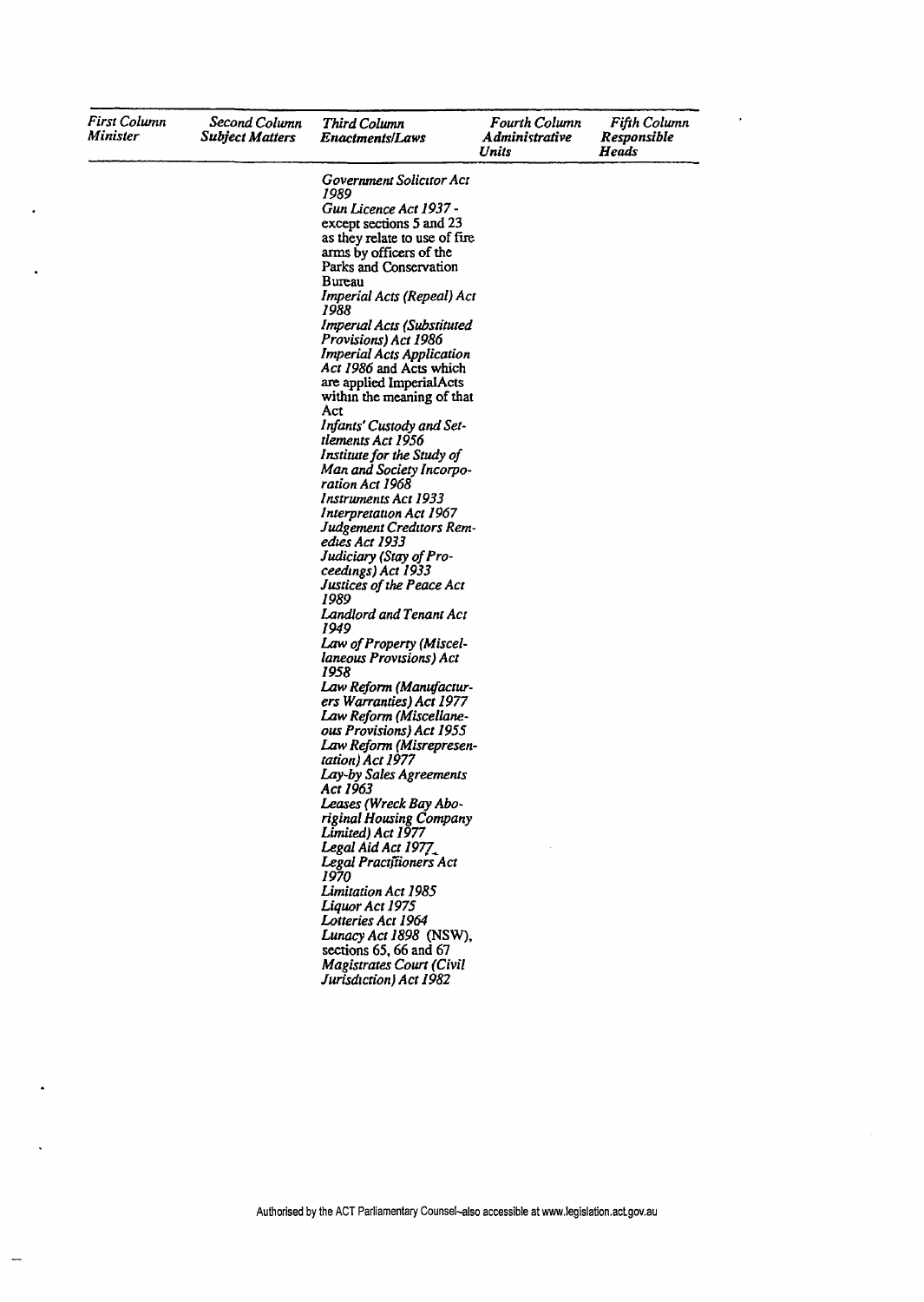| <b>First Column</b><br><b>Minister</b> | Second Column<br><b>Subject Matters</b> | Third Column<br>Enactments/Laws               |
|----------------------------------------|-----------------------------------------|-----------------------------------------------|
|                                        |                                         | Magistrates Court Act<br>1930                 |
|                                        |                                         | Maintenance Act 1968                          |
|                                        |                                         | Married Persons' Prop<br>Act 1986             |
|                                        |                                         | <b>Married Persons'(Tort</b><br>Act 1968      |
|                                        |                                         | Married Women's Proi<br>ty Act 1901 (NSW)     |
|                                        |                                         | Mental Health Act 196<br>section 5            |
|                                        |                                         | Mercantile Law Act 19                         |
|                                        |                                         | Motor Traffic (Alcohol<br>and Drugs) Act 1977 |
|                                        |                                         | New South Wales Acts<br>1986 and any New So   |

 $\ddot{\cdot}$ 

| Maintenance Act 1968            |
|---------------------------------|
| Married Persons' Property       |
| Act 1986                        |
| Married Persons'(Torts)         |
| Act 1968                        |
| Married Women's Proper-         |
| ty Act 1901 (NSW)               |
| Mental Health Act 1962,         |
| section 5                       |
| Mercantile Law Act 1962         |
|                                 |
| Motor Traffic (Alcohol          |
| and Drugs) Act 1977             |
| New South Wales Acts Act        |
| 1986 and any New South          |
| Wales Act in its applica-       |
| tion in the Territory the       |
| text of which appears in        |
| Schedule 2 to that Act oth-     |
| er than an Act adminis-         |
| tered by another Minister       |
| New South Wales Acts Ap-        |
| plication Act 1984 and          |
| any New South Wales Act         |
| in its application in the       |
| Territory the text of which     |
| appears in Schedule 2 to        |
| that Act other than an Act      |
|                                 |
| administered by another         |
| Minister                        |
| Notaries Public Act 1984        |
| Oaths and Affirmations          |
| Act 1984                        |
| Ombudsman Act 1989              |
| <b>Ordinances Citation Act</b>  |
| 1976                            |
| <b>Ordinances Revision (Ad-</b> |
| ministrative Arrange-           |
| ments) Act 1976                 |
| Ordinances Revision (Ad-        |
| ministrative Arrange-           |
| ments) Act 1977                 |
| <b>Ordinances Revision (Ad-</b> |
| ministrative Arrange-           |
|                                 |
| ments) Act 1978                 |
| <b>Ordinances Revision (Age</b> |
| of Majority) Act 1974           |
| Órdinances Revision             |
| (Companies Amendments)          |
| Act (No 2) 1982                 |
| Ordinances Revision             |
| (Decimal Currency) Act          |
| 1966                            |
|                                 |

Fourth Column<br>Administrative<br>Units

Fifth Column<br>Responsible<br>Heads

 $\overline{\phantom{a}}$ 

## Authorised by the ACT Parliamentary Counsel-also accessible at www.legislation.act.gov.au

 $\ddot{\phantom{a}}$ 

 $\ddot{\phantom{0}}$ 

 $\cdot$ 

 $\ddot{\phantom{1}}$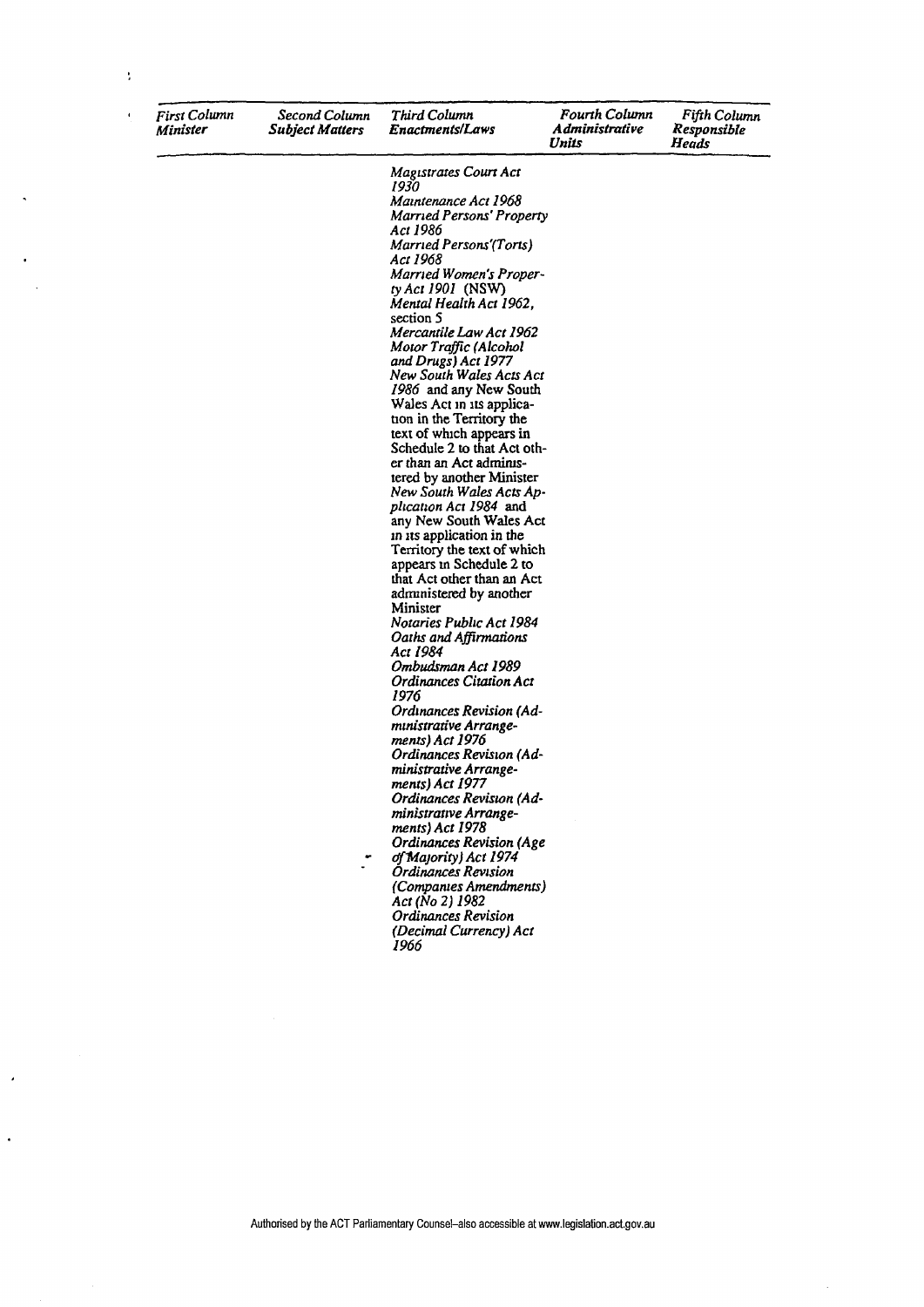| First Column<br>Minister | Second Column<br><b>Subject Matters</b> | <b>Third Column</b><br><b>Enactments/Laws</b>           | Fourth Column<br><b>Administrative</b><br>Units | Fifth Column<br>Responsible<br>Heads |
|--------------------------|-----------------------------------------|---------------------------------------------------------|-------------------------------------------------|--------------------------------------|
|                          |                                         | Ordinances Revision                                     |                                                 |                                      |
|                          |                                         | (Health Commission) Act                                 |                                                 |                                      |
|                          |                                         | 1975                                                    |                                                 |                                      |
|                          |                                         | Ordinances Revision (Met-                               |                                                 |                                      |
|                          |                                         | ric Conversion) Act 1977                                |                                                 |                                      |
|                          |                                         | Ordinances Revision (Pen-                               |                                                 |                                      |
|                          |                                         | alties) Act 1979                                        |                                                 |                                      |
|                          |                                         | Ordinances Revision (Re-<br>muneration) Act 1976        |                                                 |                                      |
|                          |                                         | Ordinances Revision Act                                 |                                                 |                                      |
|                          |                                         | 1937                                                    |                                                 |                                      |
|                          |                                         | <b>Ordinances Revision Act</b>                          |                                                 |                                      |
|                          |                                         | 1938                                                    |                                                 |                                      |
|                          |                                         | Ordinances Revision Act                                 |                                                 |                                      |
|                          |                                         | 1959                                                    |                                                 |                                      |
|                          |                                         | Ordinances Revision Act<br>1977                         |                                                 |                                      |
|                          |                                         | Ordinances Revision Act                                 |                                                 |                                      |
|                          |                                         | 1978                                                    |                                                 |                                      |
|                          |                                         | Parole Act 1976                                         |                                                 |                                      |
|                          |                                         | Parole Orders (Transfer)                                |                                                 |                                      |
|                          |                                         | Act 1983                                                |                                                 |                                      |
|                          |                                         | Partnership Act 1963                                    |                                                 |                                      |
|                          |                                         | Perpetuities and Accumu-                                |                                                 |                                      |
|                          |                                         | lations Act 1985                                        |                                                 |                                      |
|                          |                                         | Police (Discipline and Ad-                              |                                                 |                                      |
|                          |                                         | ministration) (Repeal) Act<br>1981                      |                                                 |                                      |
|                          |                                         | Police Act 1927                                         |                                                 |                                      |
|                          |                                         | Police Offences Act 1930                                |                                                 |                                      |
|                          |                                         | Pool Betting Act 1964                                   |                                                 |                                      |
|                          |                                         | Powers of Attorney Act                                  |                                                 |                                      |
|                          |                                         | 1956                                                    |                                                 |                                      |
|                          |                                         | Presbyterian Church (Pro-                               |                                                 |                                      |
|                          |                                         | posals for Union with oth-                              |                                                 |                                      |
|                          |                                         | er Churches) Act 1972                                   |                                                 |                                      |
|                          |                                         | <b>Public Assemblies (Re-</b><br><i>peal</i> ) Act 1983 |                                                 |                                      |
|                          |                                         | Public Trustee (Miscella-                               |                                                 |                                      |
|                          |                                         | neous Amendments) Act                                   |                                                 |                                      |
|                          |                                         | 1985                                                    |                                                 |                                      |
|                          |                                         | Public Trustee Act 1985                                 |                                                 |                                      |
|                          |                                         | Publications Control Act                                |                                                 |                                      |
|                          |                                         | 1989                                                    |                                                 |                                      |
|                          |                                         | Pyramid Selling Act 1973                                |                                                 |                                      |
|                          |                                         | <b>Real Property (Conversion</b>                        |                                                 |                                      |
|                          |                                         | of Titles) Act 1967<br>Real Property (Unit Titles)      |                                                 |                                      |
|                          |                                         | Act 1970 -                                              |                                                 |                                      |
|                          |                                         | Real Property Act 1925 -                                |                                                 |                                      |
|                          |                                         | except section 72A                                      |                                                 |                                      |
|                          |                                         | Registration of Births,                                 |                                                 |                                      |
|                          |                                         | Deaths and Marriages Act                                |                                                 |                                      |
|                          |                                         | 1963                                                    |                                                 |                                      |
|                          |                                         | Registration of Deeds Act                               |                                                 |                                      |
|                          |                                         | 1957                                                    |                                                 |                                      |

 $\overline{a}$ 

 $\cdot$ 

 $\cdot$ 

 $\bar{z}$ 

 $\ddot{\phantom{a}}$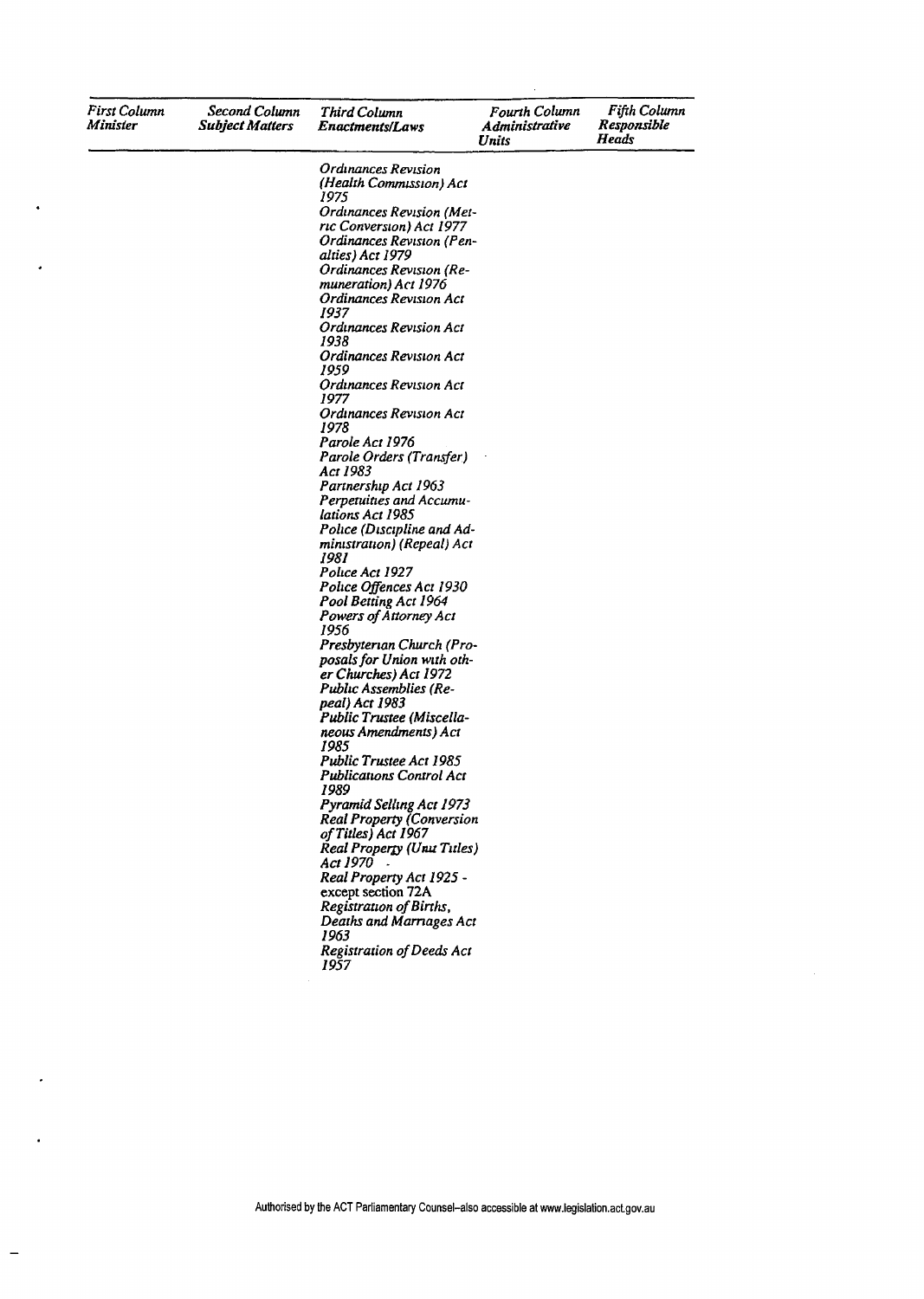| <b>First Column</b><br>Minister | Second Column<br><b>Subject Matters</b> | Third Column<br><b>Enactments/Laws</b>                                                                                                                                                                                                                                                                                                                                                                                                                                                                                                                                                                                                                                                                                                                                                                                                                                                                                                                                                                                                                                                                                                                                                                  | Fourth Column<br>Administrative<br>Units | Fifth Column<br>Responsible<br>Heads |
|---------------------------------|-----------------------------------------|---------------------------------------------------------------------------------------------------------------------------------------------------------------------------------------------------------------------------------------------------------------------------------------------------------------------------------------------------------------------------------------------------------------------------------------------------------------------------------------------------------------------------------------------------------------------------------------------------------------------------------------------------------------------------------------------------------------------------------------------------------------------------------------------------------------------------------------------------------------------------------------------------------------------------------------------------------------------------------------------------------------------------------------------------------------------------------------------------------------------------------------------------------------------------------------------------------|------------------------------------------|--------------------------------------|
|                                 |                                         | Registration of Interests in<br>Goods (Consequential<br>Amendments) Act 1990<br>Registration of Interests in<br>Goods Act 1990<br>Removal of Prisoners<br>(Australian Capital Terri-<br>tory) Act 1968<br>Returned Servicemen's<br>Badges Act 1960<br>Sale of Goods (Vienna<br>Convention) Act 1987<br>Sale of Goods Act 1954<br>Sale of Motor Vehicles Act<br>1977<br>Seat of Government (Des-<br>ignation) Act 1938<br>Self-Government (Citation<br>of Laws) Act 1989<br>Self-Government (Conse-<br>quential Amendments) Act<br>1989<br>Self-Government (Transı-<br>tional Provisions) Act<br>1989<br>Sex Discrimination (Mis-<br>cellaneous Amendments)<br>Act 1986<br>Small Claims Act 1974<br>Statistics (Repeal) Act<br>1985<br>Subordinate Laws Act<br>1989<br>Supreme Court Act 1952<br>Termination of Pregnancy<br>Act 1978<br>Testamentary Guardian-<br>ship Act 1984<br>Trading Stamps Act 1972<br>Trustee Act 1957<br>Trustee Companies Act<br>1947<br><b>Unclaimed Moneys Act</b><br>1950<br>Uniting Church in Austra-<br>lia Act 1977<br><b>Unlawful Games Act 1984</b><br>Walter Oswald Watt Me-<br>morial Fund Act 1938<br><b>Weights and Measures</b><br>(Packaged Goods) Act<br>1970. |                                          |                                      |
|                                 |                                         | <b>Weights and Measures Act</b><br>1929<br>Wills Act 1968                                                                                                                                                                                                                                                                                                                                                                                                                                                                                                                                                                                                                                                                                                                                                                                                                                                                                                                                                                                                                                                                                                                                               |                                          |                                      |

 $\ddot{\phantom{0}}$ 

Ĭ.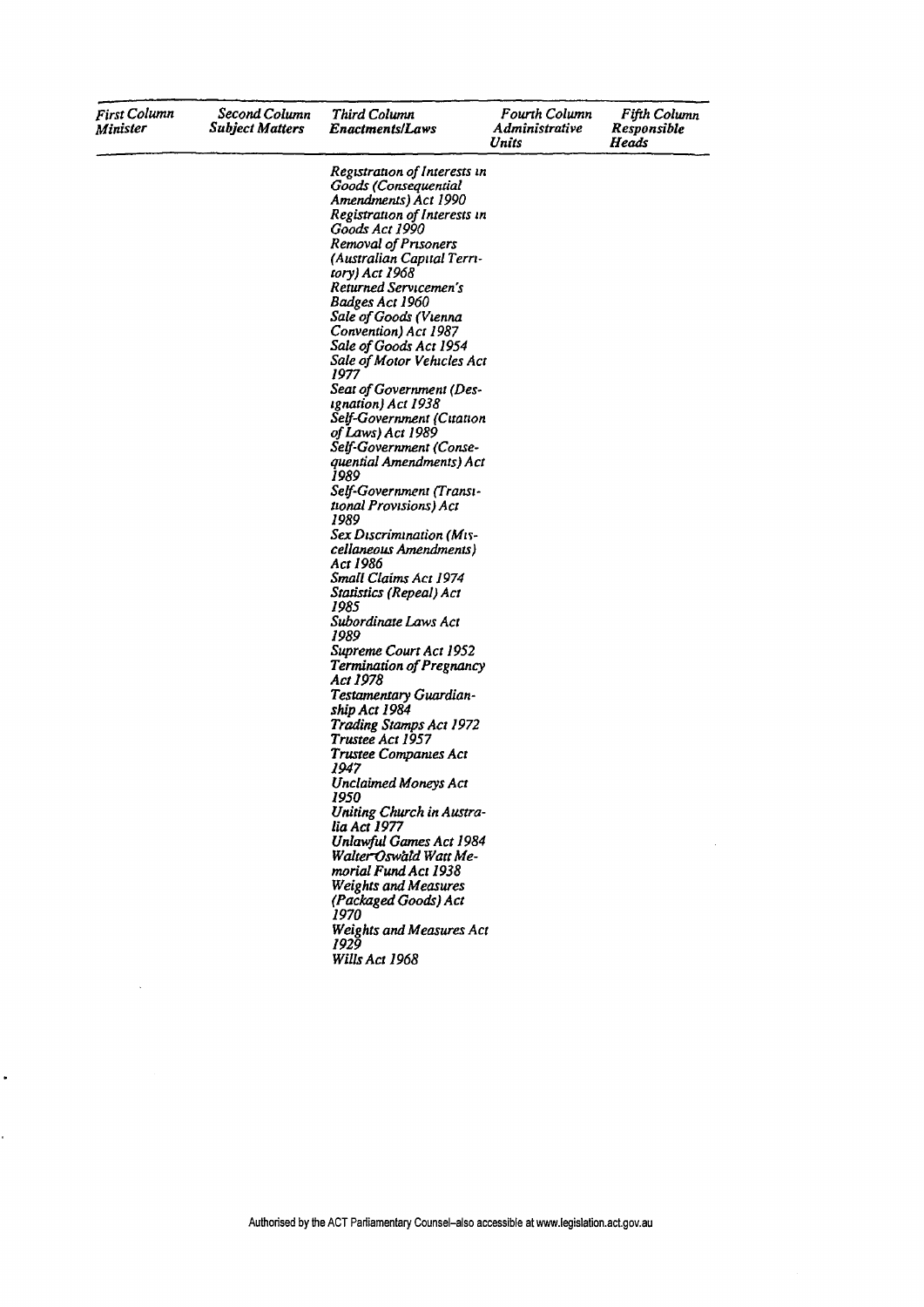| <b>First Column</b><br>Minister                      | Second Column<br><b>Subject Matters</b>                           | Third Column<br>Enactments/Laws                                                                                                                                                                                                                                                                                                                                                                                                                                                                                                                                                                                                                                            | Fourth Column<br><i><b>Administrative</b></i><br>Units | Fifth Column<br>Responsible<br>Heads                                |
|------------------------------------------------------|-------------------------------------------------------------------|----------------------------------------------------------------------------------------------------------------------------------------------------------------------------------------------------------------------------------------------------------------------------------------------------------------------------------------------------------------------------------------------------------------------------------------------------------------------------------------------------------------------------------------------------------------------------------------------------------------------------------------------------------------------------|--------------------------------------------------------|---------------------------------------------------------------------|
| Minister for<br>Housing and<br>Community<br>Services | Housing<br>including<br>. Housing<br>Assistance<br>. Promotion of | Adoption of Children Act<br>1965<br>Betting (Totalizator Agen-<br>cy) Act 1964 part IIA<br>Child Welfare (Saving and<br>Validation) Act 1987<br>Children's Services (Mis-                                                                                                                                                                                                                                                                                                                                                                                                                                                                                                  | Department of<br>Justice and<br>Community<br>Services  | Secretary,<br>Department of<br>Justice and<br>Community<br>Services |
|                                                      | Home<br>Ownership                                                 | cellaneous Amendments)<br>Act 1986<br>Children's Services Act                                                                                                                                                                                                                                                                                                                                                                                                                                                                                                                                                                                                              |                                                        |                                                                     |
|                                                      | Community<br>Services<br>including                                | 1986 - except parts III<br>&X.<br>City Area Leases Act 1936                                                                                                                                                                                                                                                                                                                                                                                                                                                                                                                                                                                                                |                                                        |                                                                     |
|                                                      | . Welfare<br>Services                                             | - sections 19AA(3), 19<br>(6A), 19(6), 19AA(1),<br>$19AA(2)$ , $19(1)$ , $19(2)(b)$ ,<br>$19(2)(c)$ , $19(5)$ and $28(2)$                                                                                                                                                                                                                                                                                                                                                                                                                                                                                                                                                  |                                                        |                                                                     |
|                                                      | . Youth Affairs                                                   | (c) insofar as they relate to<br>the administration of Com-                                                                                                                                                                                                                                                                                                                                                                                                                                                                                                                                                                                                                |                                                        |                                                                     |
|                                                      | Disability<br>Services                                            | missioner for Housing<br>loans, mortgages and the<br>sale of Housing Trust                                                                                                                                                                                                                                                                                                                                                                                                                                                                                                                                                                                                 |                                                        |                                                                     |
|                                                      | Sport and<br>Recreation                                           | properties<br>Community and Health<br>Service Act 1985 - para-                                                                                                                                                                                                                                                                                                                                                                                                                                                                                                                                                                                                             |                                                        |                                                                     |
|                                                      | Correctional<br>and Remand<br>Services                            | graph $6(2)$ (g)-(1); and<br>paragraph 6(2)(o), subsec-<br>tions $6(3)-(4)$ and sections<br>72, 74, 75 & 78 insofar as<br>they relate to the adminis-<br>tration of paragraph $6(2)$<br>$(g)-(1)$<br><b>Community Development</b><br>Fund Act 1981 as it relates<br>to the administration of<br>Community Services and<br>Recreation and Sports De-<br>velopment Grants Pro-<br>grams<br>Housing Assistance Act<br>1987<br>Racecourses Act 1935<br>Recovery of Lands Act<br>$1929$ - sections 4 and 5 in-<br>sofar as they relate to<br><b>Housing Trust properties</b><br>Remand Gentres Act 1976<br>Supervision of Offenders<br>(Community Service Or-<br>ders) Act 1985 |                                                        |                                                                     |
| Minister for<br>Finance and<br><b>Urban Services</b> | Tourism<br>Promotion                                              | Building Act 1972<br>Development and Building and Services Act<br>1924                                                                                                                                                                                                                                                                                                                                                                                                                                                                                                                                                                                                     | Department of<br>Urban Services                        | Secretary,<br>Department of<br>Urban Services                       |

 $\ddot{\phantom{1}}$ 

 $\bar{\star}$ 

 $\Delta$ 

 $\ddot{\phantom{0}}$ 

 $\overline{a}$ 

 $\bar{1}$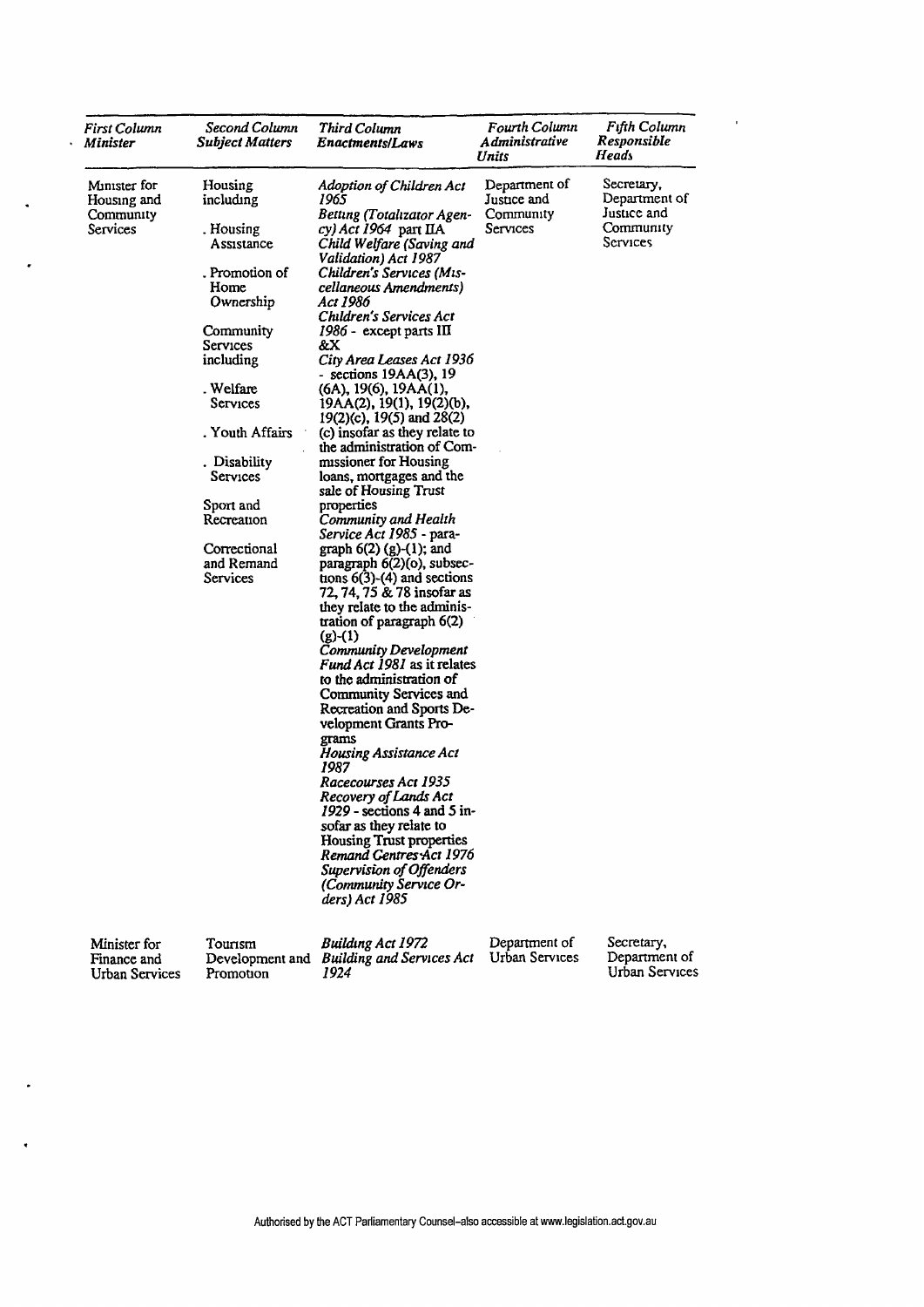| First Column<br>Minister | Second Column<br>Subject Matters | Third Column<br>Enactments/Laws                       | Fourth Column<br>Administrative<br>Units | Fifth Column<br>Responsible<br>Heads |
|--------------------------|----------------------------------|-------------------------------------------------------|------------------------------------------|--------------------------------------|
|                          | Transport                        | Canberra Water Supply                                 |                                          |                                      |
|                          | including                        | (Googong Dam) Act 1974                                |                                          |                                      |
|                          |                                  | (Cmlth) - expect Section                              |                                          |                                      |
|                          | . Public                         | 17-23, 27 and 28                                      |                                          |                                      |
|                          | Transport                        | Cemeteries Act 1933 - ex-                             |                                          |                                      |
|                          |                                  | cept section 16b                                      |                                          |                                      |
|                          | . Vehicle                        | Collections Act 1959                                  |                                          |                                      |
|                          | Registration and<br>Driver       | Dangerous Goods Act<br>1984                           |                                          |                                      |
|                          | Licensing                        | Electricity Act 1971                                  |                                          |                                      |
|                          |                                  | <b>Electricity and Water</b>                          |                                          |                                      |
|                          | . Transport                      | (Consequential Amend-                                 |                                          |                                      |
|                          | Regulation                       | ments) Act 1988                                       |                                          |                                      |
|                          |                                  | Electricity and Water Act                             |                                          |                                      |
|                          | . Third Party                    | 1988                                                  |                                          |                                      |
|                          | Insurance                        | <b>Enclosed Lands Protection</b>                      |                                          |                                      |
|                          |                                  | Act 1943                                              |                                          |                                      |
|                          | . Road Safety                    | Fire Brigade (Administra-                             |                                          |                                      |
|                          |                                  | tion) Act 1974                                        |                                          |                                      |
|                          | . Roads                          | Fire Brigade Act 1957<br>Fuels Control Act 1979       |                                          |                                      |
|                          | Traffic                          | Hawkers Act 1936 - except                             |                                          |                                      |
|                          | Management                       | section 8A                                            |                                          |                                      |
|                          |                                  | Litter Act 1977                                       |                                          |                                      |
|                          | Public Utilities                 | Motor Omnibus Services                                |                                          |                                      |
|                          | including                        | Act 1955                                              |                                          |                                      |
|                          |                                  | Motor Traffic Act 1936                                |                                          |                                      |
|                          | . Use and                        | Motor Vehicles (Dimen-                                |                                          |                                      |
|                          | Supply of                        | sions and Mass) Act 1990                              |                                          |                                      |
|                          | Energy                           | Nudity Act 1976                                       |                                          |                                      |
|                          |                                  | Roads and Public Places                               |                                          |                                      |
|                          | . Water Supply                   | Act 1937 - except Sections                            |                                          |                                      |
|                          | and Sewerage<br>Services         | 13 and 15A - 15R as ad-                               |                                          |                                      |
|                          |                                  | ministered by Parks and<br><b>Conservation Bureau</b> |                                          |                                      |
|                          | . Stormwater and                 | Sewerage Rates Act 1968                               |                                          |                                      |
|                          | Drainage                         | <b>Theatres and Public Halls</b>                      |                                          |                                      |
|                          |                                  | Act 1928                                              |                                          |                                      |
|                          | Municipal                        | Traffic Act 1937                                      |                                          |                                      |
|                          | Services                         | Water Rates Act 1959                                  |                                          |                                      |
|                          | including                        | Water Supply (Chemical<br>Treatment) Act 1989         |                                          |                                      |
|                          | . Building                       |                                                       |                                          |                                      |
|                          | Safety and                       |                                                       |                                          |                                      |
|                          | Materials                        |                                                       |                                          |                                      |
|                          | Handling                         |                                                       |                                          |                                      |
|                          |                                  | $\cdot$ $\cdot$                                       |                                          |                                      |
|                          | . Building<br>Control            |                                                       |                                          |                                      |
|                          | . Cemeteries                     |                                                       |                                          |                                      |
|                          | Libraries                        |                                                       |                                          |                                      |
|                          | . Public<br>Amenities            |                                                       |                                          |                                      |

 $\sim$ 

 $\ddot{\phantom{0}}$ 

 $\bullet$ 

 $\rightarrow$ 

 $\mathcal{L}$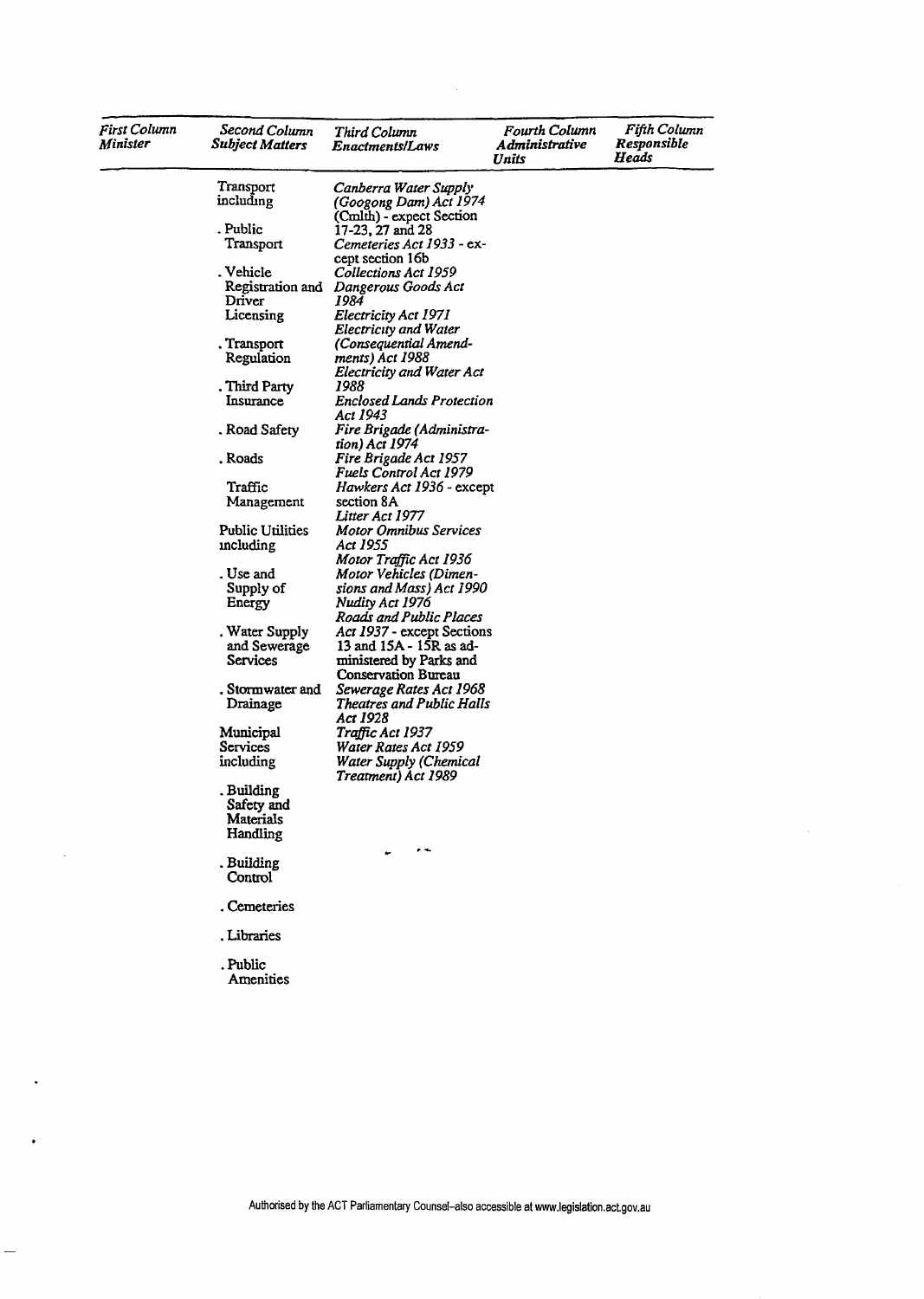| First Column<br>Minister                             | Second Column<br><b>Subject Matters</b>                                   | Third Column<br><b>Enactments/Laws</b>                                                                                                                                                                                                            | <b>Fourth Column</b><br>Administrative<br>Units | Fifth Column<br>Responsible<br>Heads |
|------------------------------------------------------|---------------------------------------------------------------------------|---------------------------------------------------------------------------------------------------------------------------------------------------------------------------------------------------------------------------------------------------|-------------------------------------------------|--------------------------------------|
|                                                      | . Waste<br>Management                                                     |                                                                                                                                                                                                                                                   |                                                 |                                      |
|                                                      | Fire and<br>Emergency<br>Services                                         |                                                                                                                                                                                                                                                   |                                                 |                                      |
|                                                      | Government<br>Services<br>including                                       |                                                                                                                                                                                                                                                   |                                                 |                                      |
|                                                      | . Construction<br>and<br>Maintenance of<br>Public Works<br>and Facilities |                                                                                                                                                                                                                                                   |                                                 |                                      |
|                                                      | . Information<br>Systems                                                  |                                                                                                                                                                                                                                                   |                                                 |                                      |
|                                                      | . Purchasing and<br>Tendering<br>Policy                                   |                                                                                                                                                                                                                                                   |                                                 |                                      |
|                                                      | . Property and<br>Accommodation<br>Management                             |                                                                                                                                                                                                                                                   |                                                 |                                      |
|                                                      | . Fleet<br>Management                                                     |                                                                                                                                                                                                                                                   |                                                 |                                      |
|                                                      | Oversight of<br>Government<br>Owned<br>Enterprieses<br>including          |                                                                                                                                                                                                                                                   |                                                 |                                      |
|                                                      | . Mitchell<br>Services<br>Complex                                         |                                                                                                                                                                                                                                                   |                                                 |                                      |
|                                                      | . Forests                                                                 |                                                                                                                                                                                                                                                   |                                                 |                                      |
| Minister for<br>Finance and<br><b>Urban Services</b> | Taxation<br>Administration<br><b>Budget</b><br>Administration             | Ambulance Service Levy<br>Act 1990<br>Appropriation Act 1989-<br>90<br><b>Business Franchise</b><br>(Tobacco and Petroleum<br>Products) Act 1984<br>Business Franchise ("X"<br>Videos) Act 1990<br><b>Financial Institutions Duty</b><br>Act 1987 | Finance Bureau                                  | Under<br>Treasurer                   |

×

J.

 $\ddot{\phantom{0}}$ 

 $\bullet$ 

 $\ddotsc$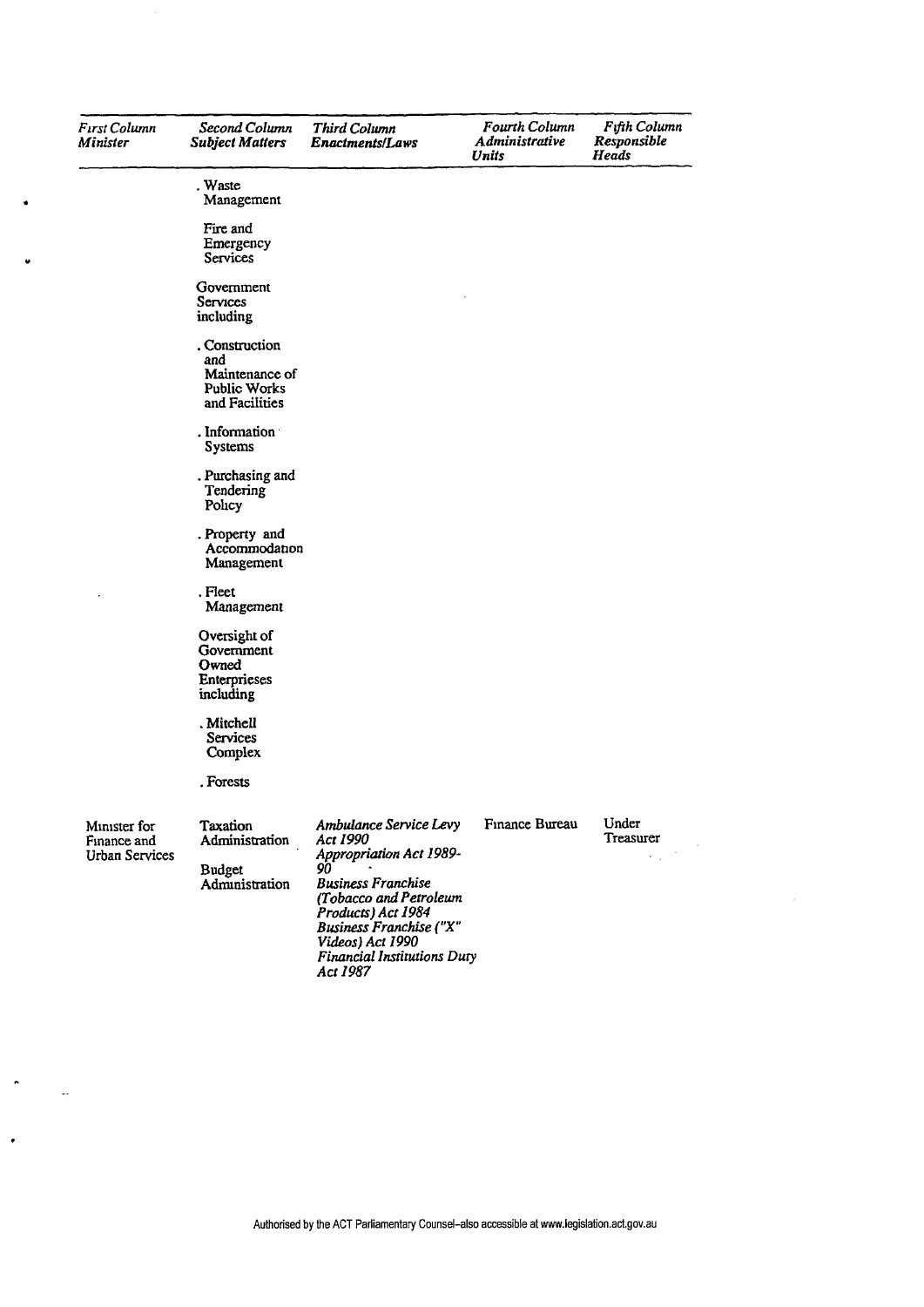| First Column<br>Minister                      | Second Column<br><b>Subject Matters</b>                                                                                                                                                                                                                       | Third Column<br><b>Enactments/Laws</b>                                                                                                                                                                                                                                                                                                                                                                                                                                                                                                                                                                                                                                                                                                                                                                                                                                                                                                                                                                                                                                                        | Fourth Column<br><b>Administrative</b><br>Units | Fifth Column<br>Responsible<br>Heads                                |
|-----------------------------------------------|---------------------------------------------------------------------------------------------------------------------------------------------------------------------------------------------------------------------------------------------------------------|-----------------------------------------------------------------------------------------------------------------------------------------------------------------------------------------------------------------------------------------------------------------------------------------------------------------------------------------------------------------------------------------------------------------------------------------------------------------------------------------------------------------------------------------------------------------------------------------------------------------------------------------------------------------------------------------------------------------------------------------------------------------------------------------------------------------------------------------------------------------------------------------------------------------------------------------------------------------------------------------------------------------------------------------------------------------------------------------------|-------------------------------------------------|---------------------------------------------------------------------|
|                                               |                                                                                                                                                                                                                                                               | Land Rent and Rates<br>(Deferment and<br>Remission) Act 1970<br>Payroll Tax Act 1987<br>Rates and Land Tax Act<br>1926<br><b>Stamp Duties and Taxes</b><br>Act 1987<br>Supply Act 1989 - 90<br>Supply Act 1990 - 91<br>Taxation (Administration)<br>Act 1987                                                                                                                                                                                                                                                                                                                                                                                                                                                                                                                                                                                                                                                                                                                                                                                                                                  |                                                 |                                                                     |
| Minister for<br>Finance and<br>Urban Services | Parks including<br><b>National Parks</b><br>& Conservation<br>Reserves<br>. Conservation of<br>Flora and Fauna<br>Parks and<br>Sports Grounds<br>Heritage Matters<br>Rural Matters<br>mcluding<br>Agriculture<br>Water Resources<br>Environment<br>Protection | Conservation and Air Pollution Act 1984<br>Animal Nuisance Control<br>Act 1975<br>Apianes Act 1928<br>Canberra Water Supply<br>(Googong Dam) Act 1974<br>(Cmlth) Sections 17-23,<br>27 and 28<br>Careless Use of Fire Act<br>1936<br><b>Community Development</b><br><i>Fund Act 1981</i> as it relates<br>to the administration of the<br>Heritage Grants Programs<br>and the Special Events and<br><b>Festival Grants Programs</b><br>Cotter River Act 1914<br>Dog Control Act 1975<br>Fishing Act 1967<br>Gun Licence Act 1937 -<br>sections 5 and 23 as they<br>relate to use of firearms by<br>officers of the Parks and<br><b>Conservation Bureau</b><br>Lakes Act 1976<br><b>Nature Conservation Act</b><br>1980<br>Noise Control Act 1988<br>Noxious Weeds Act 1921<br>Pesticides Act 1989<br>Plant Diseases Act 1934<br>Pounds Act 1928<br>Prevention of Cruelty to<br>Animals Act 1959 - except<br>section $7(c)$<br>Protection of Lands Act<br>1937<br><b>Public Baths and Public</b><br><b>Bathing Act 1956</b><br>Public Parks Act 1928<br><b>Rabbit Destruction Act</b><br>1919 | Parks and<br>Conservation<br>Bureau             | Secretary,<br>Department of<br>Environment,<br>Land and<br>Planning |

j

ł,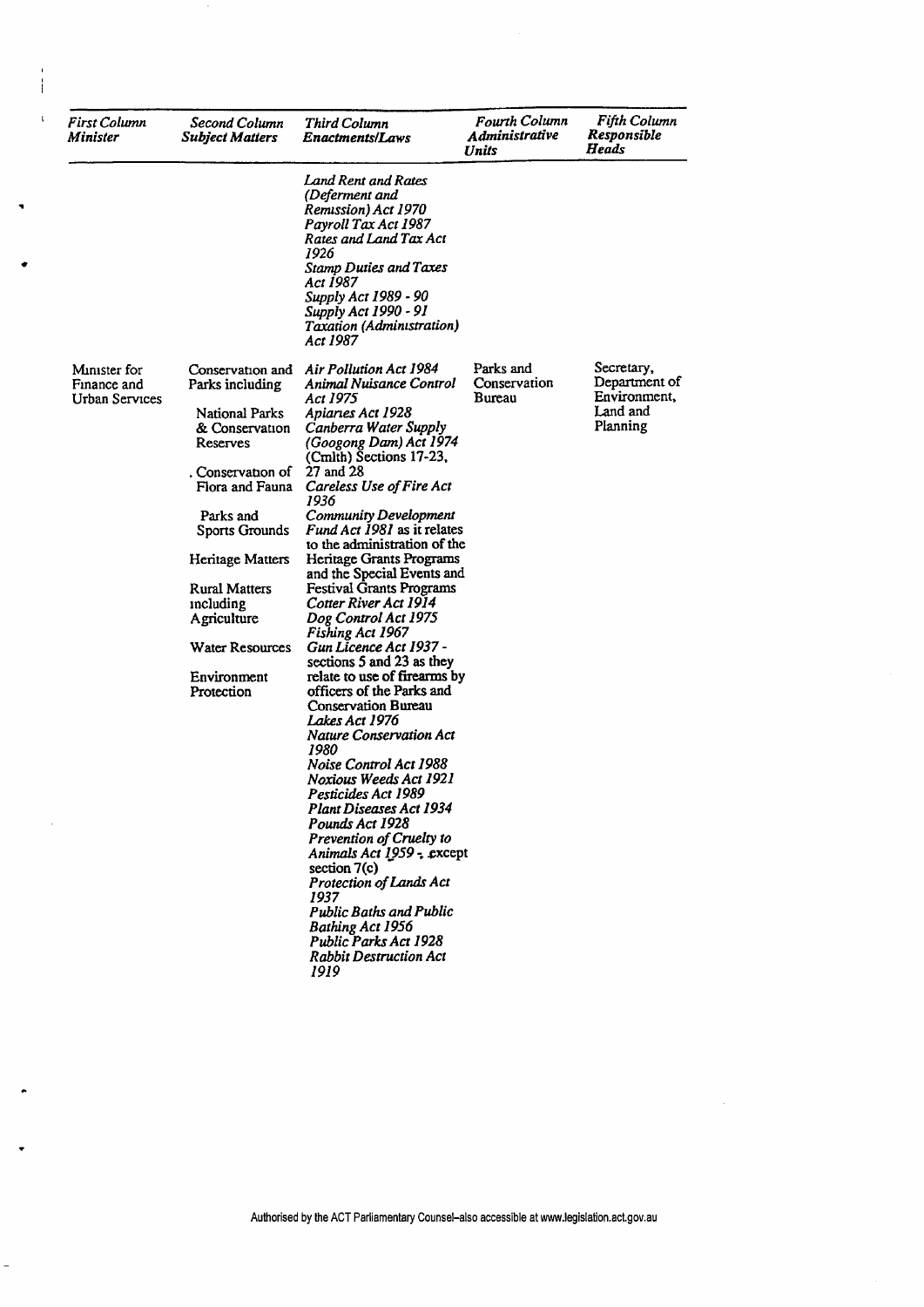| First Column<br>Minister                             | Second Column<br><b>Subject Matters</b>                      | Third Column<br>Enactments/Laws                                                                                                                                                                                         | <b>Fourth Column</b><br>Administrative<br>Units      | Fifth Column<br>Responsible<br>Heads                   |
|------------------------------------------------------|--------------------------------------------------------------|-------------------------------------------------------------------------------------------------------------------------------------------------------------------------------------------------------------------------|------------------------------------------------------|--------------------------------------------------------|
|                                                      |                                                              | Roads and Public Plances<br>Act 1937 - Sections 13 and<br>15A - 15R<br>Soil Conservation Act<br>1960<br>Stock Act 1934<br>Stock Diseases Act 1933<br>Trespass on Territory<br>Land Act 1932<br>Water Pollution Act 1984 |                                                      |                                                        |
| Minister for<br>Health,<br>Education and<br>the Arts | Health Policy and<br>Planning<br>Higher Education            | <b>Blood Donation (Acquired</b><br>Immune Deficiency Syn-<br>drome) Act 1985<br>Canberra Theatre Trust                                                                                                                  | Ministry for<br>Health,<br>Education and<br>the Arts | Secretary,<br>Ministry for<br>Health,<br>Education and |
|                                                      | Policy<br>Schooling                                          | Act 1965<br>Cemeteries Act 1933, sec-<br>tan 16b                                                                                                                                                                        |                                                      | the Arts                                               |
|                                                      | including                                                    | Chiropractors Registra-<br>tion Act 1983                                                                                                                                                                                |                                                      |                                                        |
|                                                      | . Public<br>Schooling                                        | Clinical Waste Act 1990<br>Community and Health                                                                                                                                                                         |                                                      |                                                        |
|                                                      | . Provision of<br>Education<br>Centres                       | Service (Consequential<br>Provisions) Act 1988<br>Community and Health<br>Service Act 1985 - except<br>to the extent administered                                                                                       |                                                      |                                                        |
|                                                      | . Registration of<br>and assistance<br>to Non-<br>Government | by the Minister for Hous-<br>ing and Community Ser-<br><b>VICES</b><br>Community Development                                                                                                                            |                                                      |                                                        |
|                                                      | Schools                                                      | <i>Fund Act 1981</i> as it relates<br>to the administration of the                                                                                                                                                      |                                                      |                                                        |
|                                                      | . Accreditation of                                           | Arts Development Grants<br>Programs and Community                                                                                                                                                                       |                                                      |                                                        |
|                                                      | Courses and<br>Awards in ACT<br>Schools                      | Health Grants Programs<br>Cremation Act 1966<br>Dental Technicians and<br>Dental Prosthetists Regis-                                                                                                                    |                                                      |                                                        |
|                                                      | Arts                                                         | tration Act 1988<br>Dentists Registration Act<br>1931                                                                                                                                                                   |                                                      |                                                        |
|                                                      |                                                              | Drug Laws (Consequential<br>Amendments) Act 1989<br>Drugs of Dependence Act                                                                                                                                             |                                                      |                                                        |
|                                                      |                                                              | 1989<br>Education Act 1937<br>Hawkers Act 1936, section<br>8A                                                                                                                                                           |                                                      |                                                        |
|                                                      |                                                              | Health Professions Board<br>(Elections) Act 1980<br><b>Health Professions Board</b><br>(Procedures) Act 1981<br>Inebriates Act 1900                                                                                     |                                                      |                                                        |

 $\sim$ 

Ā

 $\ddot{\phantom{a}}$ 

 $\sim$